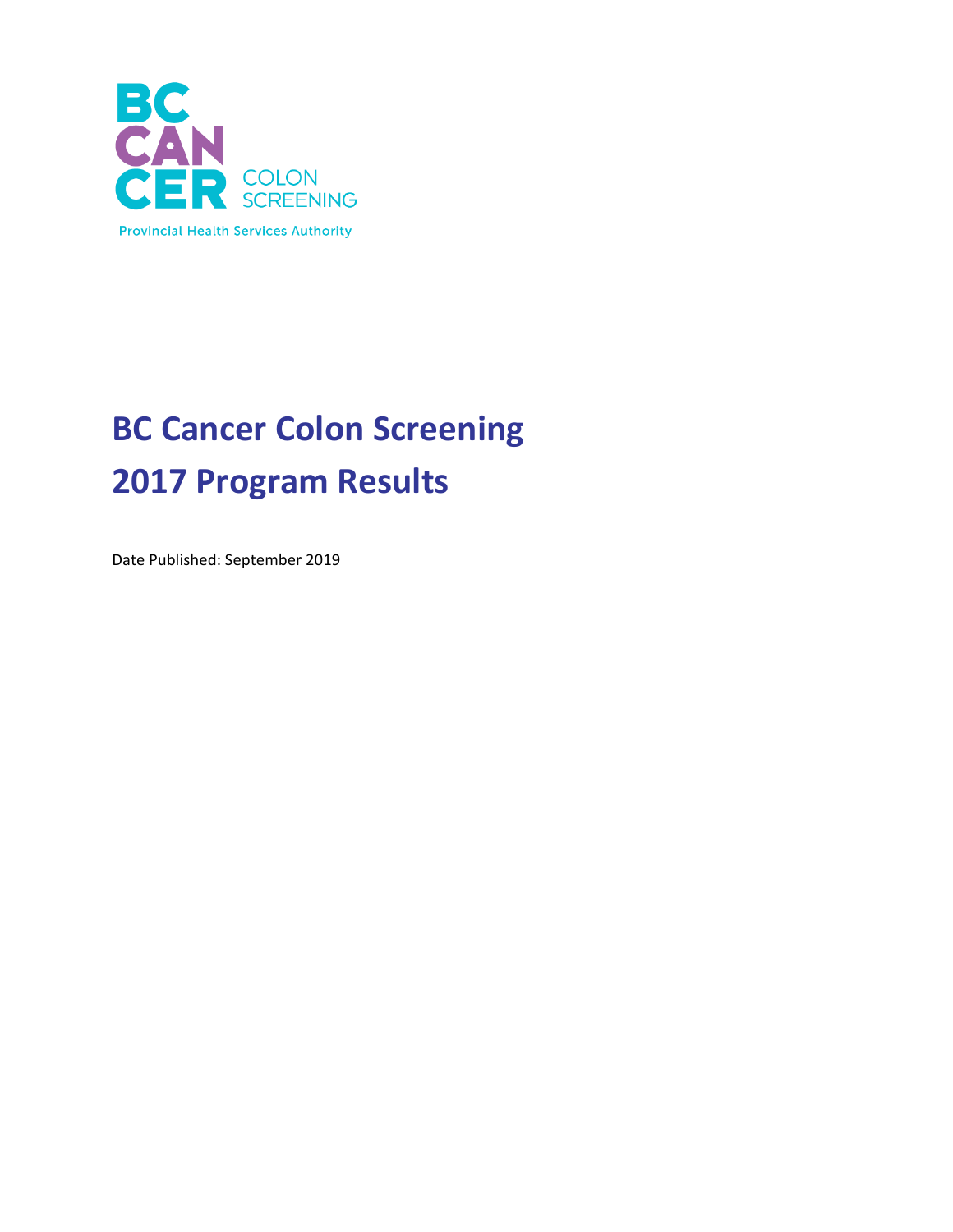# **Table of Contents**

| <b>Program Overview</b>    | 3  |
|----------------------------|----|
| <b>Program Results</b>     | 5  |
| Program Uptake             | 5  |
| <b>FIT Results</b>         | 11 |
| <b>Colonoscopy Results</b> | 12 |
| <b>Wait Times</b>          | 17 |
| <b>Quality Assurance</b>   | 18 |
| Summary                    | 18 |
|                            |    |

**Appendix: Performance Indicator Glossary 19**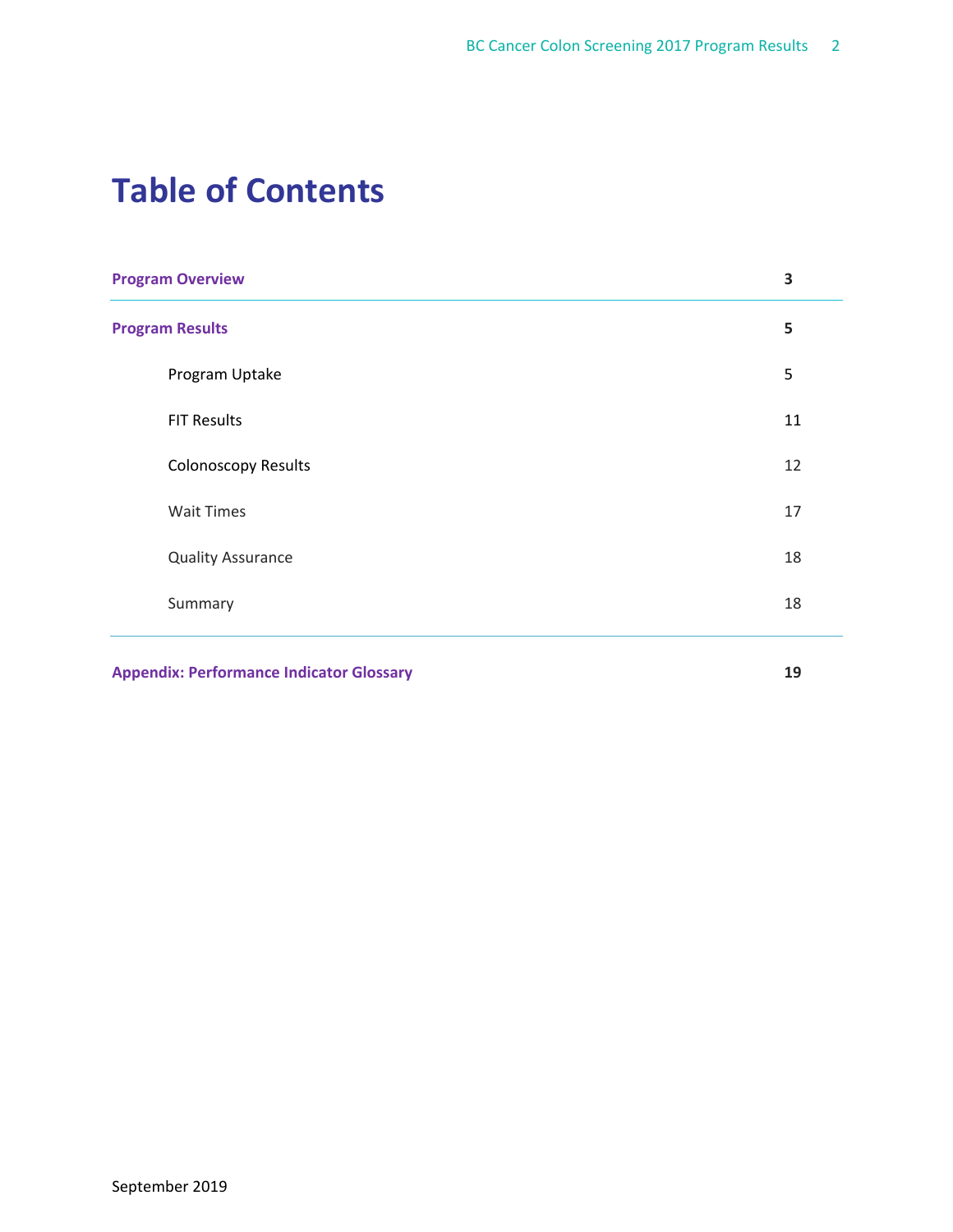# **PROGRAM OVERVIEW**

Colon cancer screening in B.C. is organized under a partnership framework with regional health authorities, laboratory service providers, primary care providers and specialists. BC Cancer provides oversight for organized cancer screening in B.C., and supports:

- development of provincial policies, guidelines and standards,
- strategies to increase public and health care provider awareness, including both benefits and limitations of screening,
- correspondence to eligible British Columbians about results, follow-up and rescreening,
- quality assurance and quality improvement, and
- reporting and monitoring of system performance and screening outcomes.

In B.C., regional health authorities are responsible for the planning and delivery of healthcare services within their geographic areas. Health Authorities and community health service providers work with BC Cancer Screening to provide high quality screening and diagnostic services.

Primary care providers play the important role of identifying eligible individuals for screening. BC Cancer provides material to help primary care providers discuss the benefits and limitations of screening with their patients. Once the decision to screen is made, the primary care provider directs the patient to the appropriate screening test, and supports them throughout their screening journey.

In addition, as part of the Indigenous Cancer Strategy, BC Cancer Screening works collaboratively with the First Nations Health Authority, Métis Nation British Columbia and the B.C. Association of Aboriginal Friendship Centres to improve cancer screening access and participation of Indigenous people.

At this time Northern Health Authority follows their own colon screening processes for referral and recall and does not provide data to the Provincial program. Therefore, no monitoring of the efficacy and quality of colon screening can be done for the people living in the area comprising the Northern Health Authority.

The Colon Screening Program started in B.C. in November 2013. The data provided in this report is based on screening results for British Columbians registered in the Colon Screening Program.

## **The Screening Process**

The screening pathway is initiated by primary care providers referring asymptomatic individuals 50 to 74 years of age for a screening test – either the fecal immunochemical test (FIT) or colonoscopy, depending on the patient's risk of developing colorectal cancer. Figure 1 provides an overview of the colon screening process.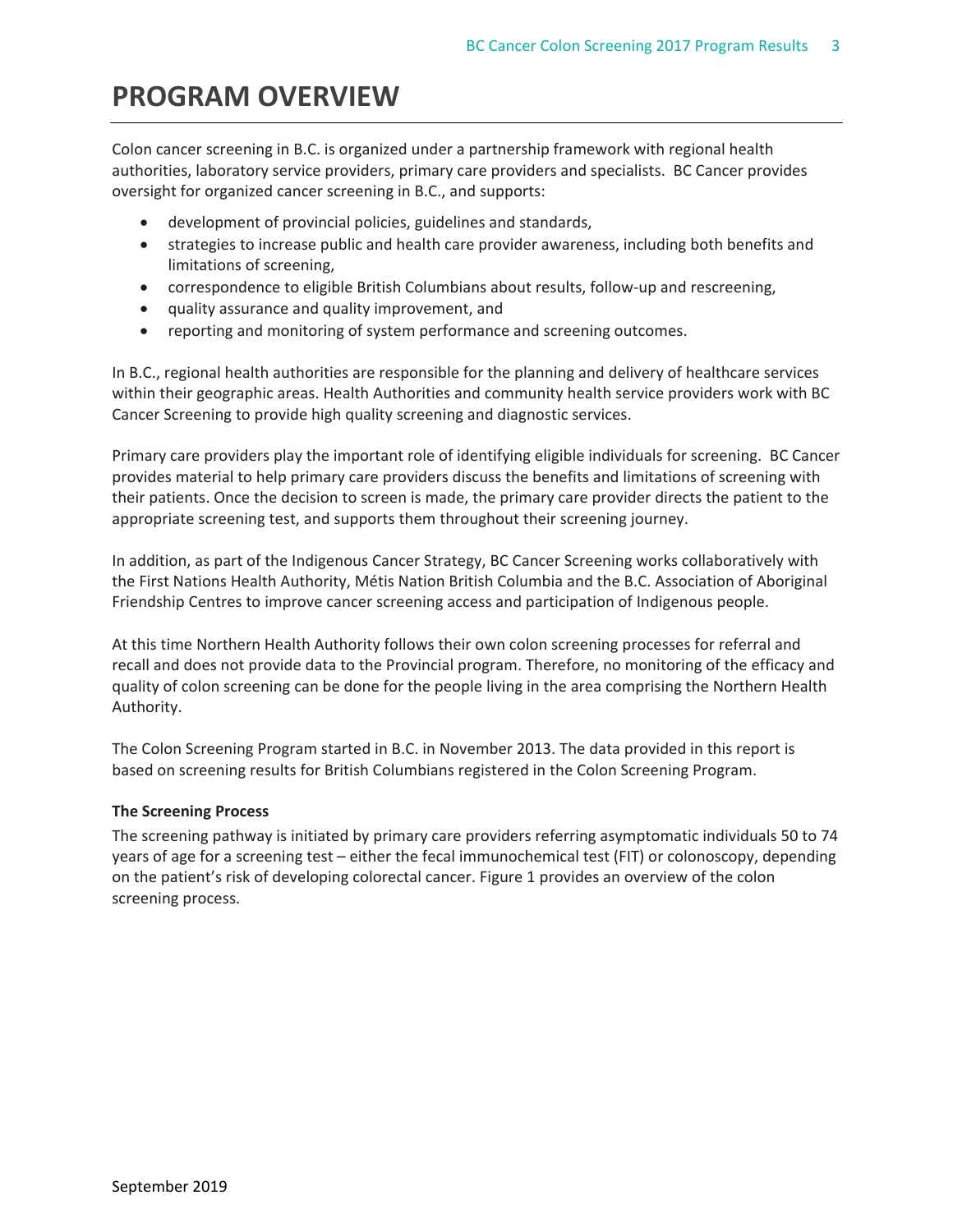## **FIGURE 1: COLON SCREENING PROCESS OVERVIEW**

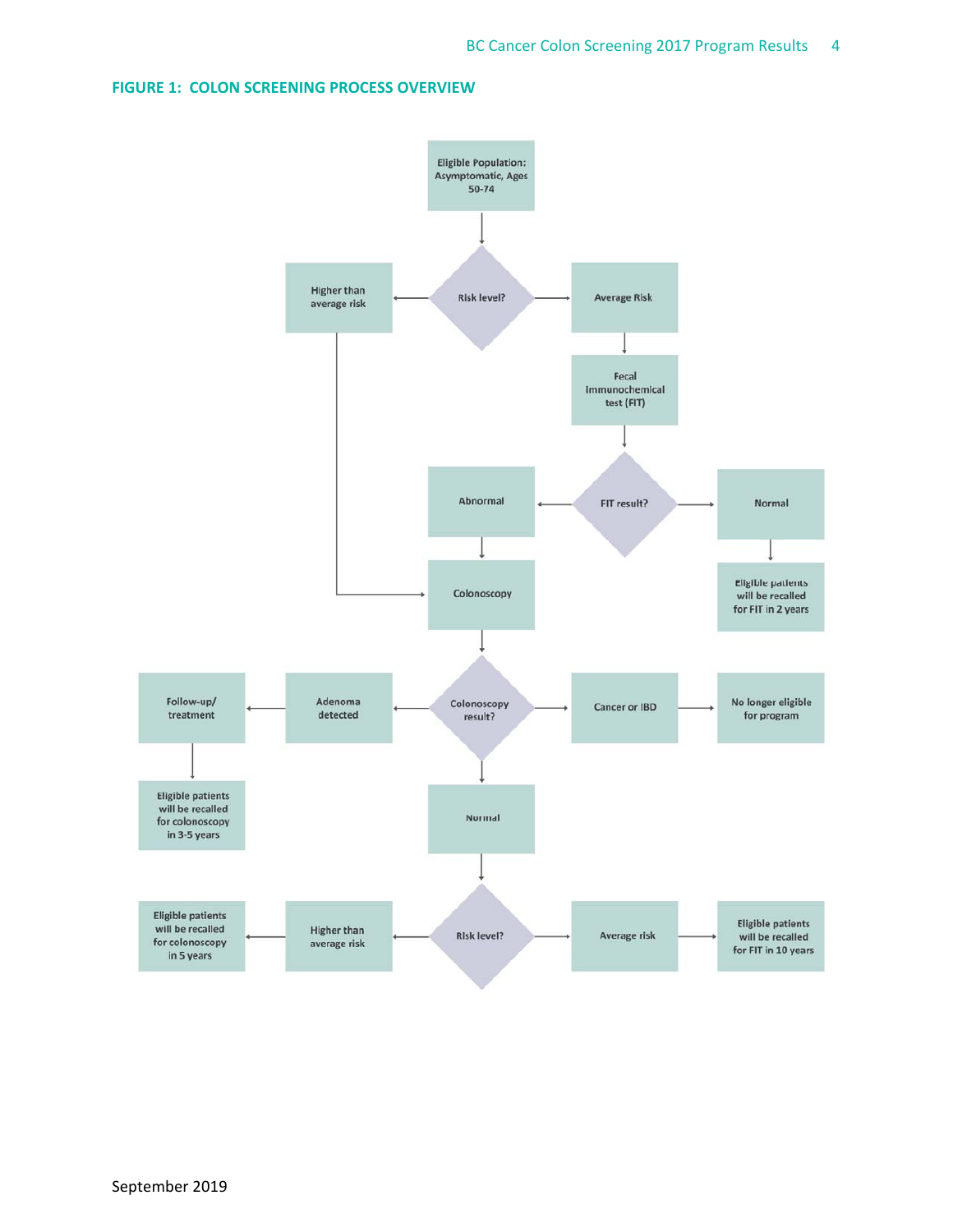# **PROGRAM RESULTS**

In order to prevent inappropriate disclosure of health-related information, all integers presented in this report have been randomly rounded up or down to the nearest five using Statistics Canada methodology.

A fecal immunochemical test (FIT) is the screening test offered for average risk individuals in BC. Through the spring of 2017 the proportion of abnormal tests began increasing. The laboratory providers in BC worked with the manufacturer and identified some differences in reagent production. The abnormal test rate continued to increase in August and September 2017 and a decision was made by the laboratories to suspend FIT in BC in early October 2017 while working with the manufacturer regarding the reagent. FIT was reinstated mid‐December 2017 after the laboratories completed quality evaluations. The effect of the reagent changes and the unavailability of the test in BC for 2  $\frac{\cancel{2}}{2}$  months in 2017 can be seen below with regard to volume, participation, abnormal FIT rate and positive predictive values.

## **a) Program Uptake**

Asymptomatic British Columbians, ages 50 to 74, can enter into the Colon Screening Program by visiting their primary care provider. The primary care provider assesses the individual's risk of developing colorectal cancer and orders the appropriate screening test –FIT for an average risk individual and colonoscopy for higher than average risk.

Primary care providers enroll asymptomatic average risk individuals by selecting the appropriate option on the laboratory requisition form. Colonoscopy referral for higher than average risk individuals is sent directly to the Colon Screening Program.

Figure 2 shows the volume of FIT results received by the Colon Screening Program by quarter since the inception of the provincial program. There continues to be a higher proportion of first time screeners registering in the program. The number of people returning for subsequent rounds of screening is growing as expected. Volumes for the  $4<sup>th</sup>$  quarter in 2017 are low due to the FIT suspension that occurred during this quarter. The proportion of FITs with results copied to the Colon Screening Program increased for the first three quarters of 2017 up to 77.5% (Figure 3).

In 2017, 24% of patients had a repeat FIT within 21 months following a negative FIT in the program. Early return to screening does not increase the uptake of colon screening in B.C. but utilizes screening resources.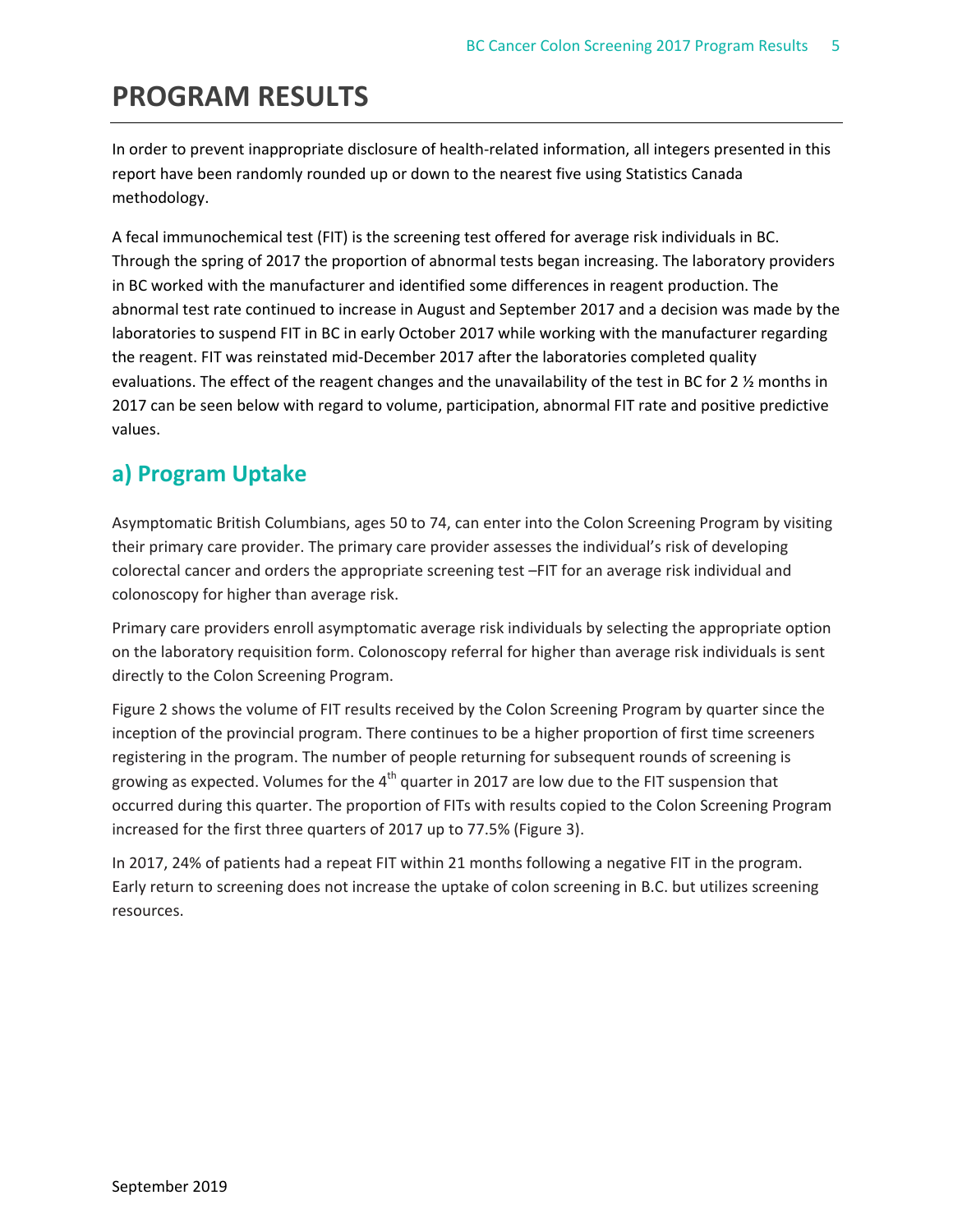## **FIGURE 2: NUMBER OF FIT RESULTS RECEIVED BY THE COLON SCREENING PROGRAM OVER TIME**



#### **NOTES:**

- 1. Colon Screening Program data extraction date: 04/02/2019.
- 2. Integers have been rounded as per Statistics Canada methodology.
- 3. FIT was unavailable in B.C. for most of Q4 2017.

## **FIGURE 3: PROPORTION OF FITs REGISTERED WITH THE COLON SCREENING PROGRAM FOR BRITISH COLUMBIANS AGES 50‐74**



#### **NOTES:**

- 1. Colon Screening Program data extraction date: 04/02/2019.
- 2. An Individual may have multiple FITs performed in any time period.
- 3. FIT was unavailable in B.C. for most of Q4 2017.

#### September 2019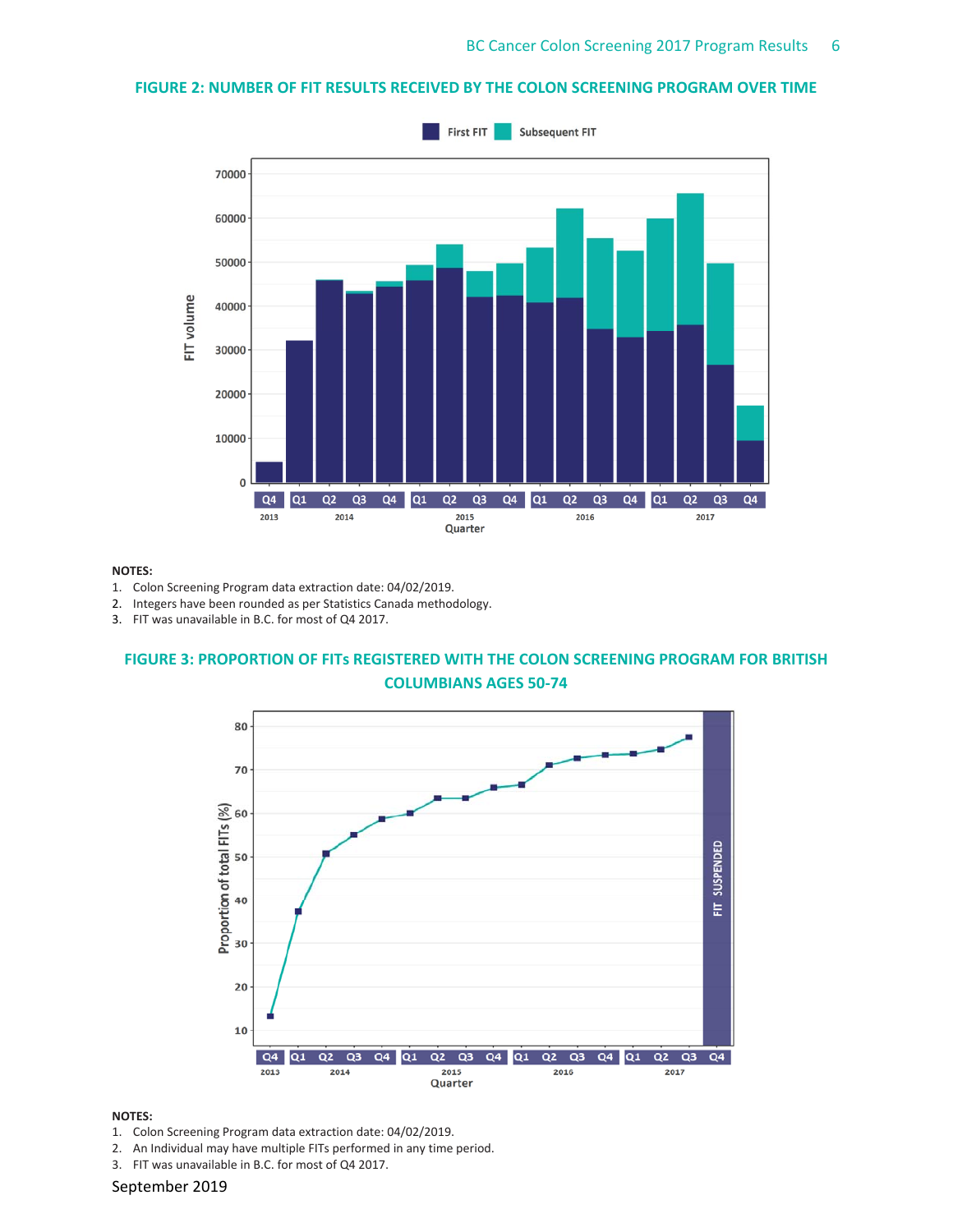Figure 4 and Figure 5 demonstrate that the number of colonoscopies performed in individuals at higher than average risk has continued to increase. This includes participants with a high risk family history defined as one first degree relative (i.e. parent, sibling or child) with colorectal cancer diagnosed under the age of 60 or two or more first degree relatives with colorectal cancer diagnosed at any age. A high risk family history is the colonoscopy indication in 30% of higher than average risk referrals while a personal history of adenoma(s) accounts for 70% of higher than average risk patients referred to Health Authorities for colonoscopy in 2017.



#### **FIGURE 4: NUMBER OF REFERRALS FOR PATIENTS WITH PERSONAL HISTORY OF ADENOMA**

- 1. Colon Screening Program data extraction date: 04/02/2019.
- 2. An individual may have multiple referrals.
- 3. Integers have been rounded as per Statistics Canada methodology.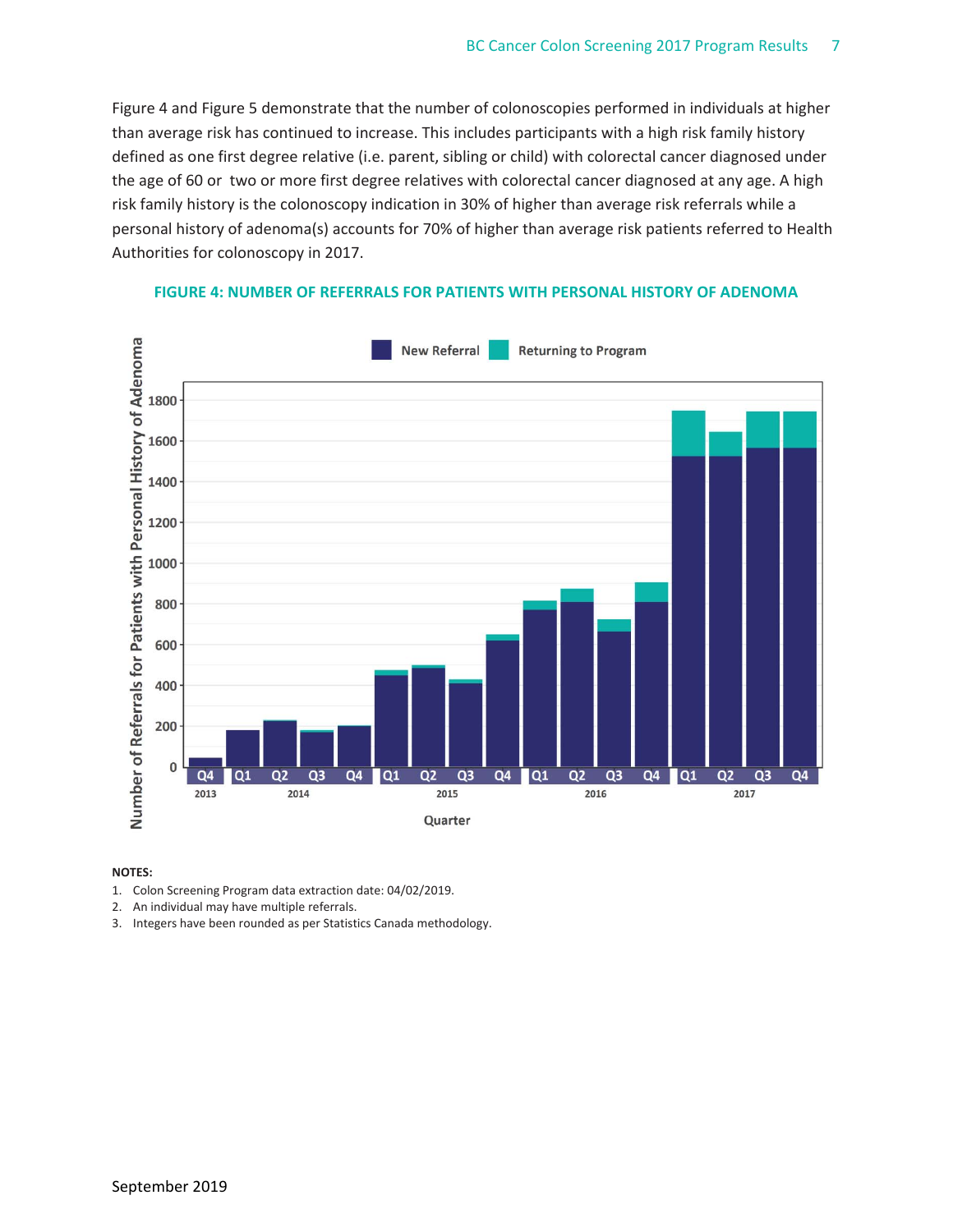## **FIGURE 5: NUMBER OF REFERRALS FOR PATIENTS WITH FAMILY HISTORY OF COLON CANCER**



#### **NOTES:**

- 1. Colon Screening Program data extraction date: 04/02/2019.
- 2. An individual may have multiple referrals.
- 3. Integers have been rounded as per Statistics Canada methodology.

In 2017, the program received 192,585 FIT results on 189,873 British Columbians ages 50 to 74, and 8,789 colonoscopies were completed for higher than average risk individuals. 30.6% of the age eligible population has had a FIT within the Colon Screening Program in the past 30 months (Figure 5). Of these, 52% were female and the mean age of individuals was 62 years.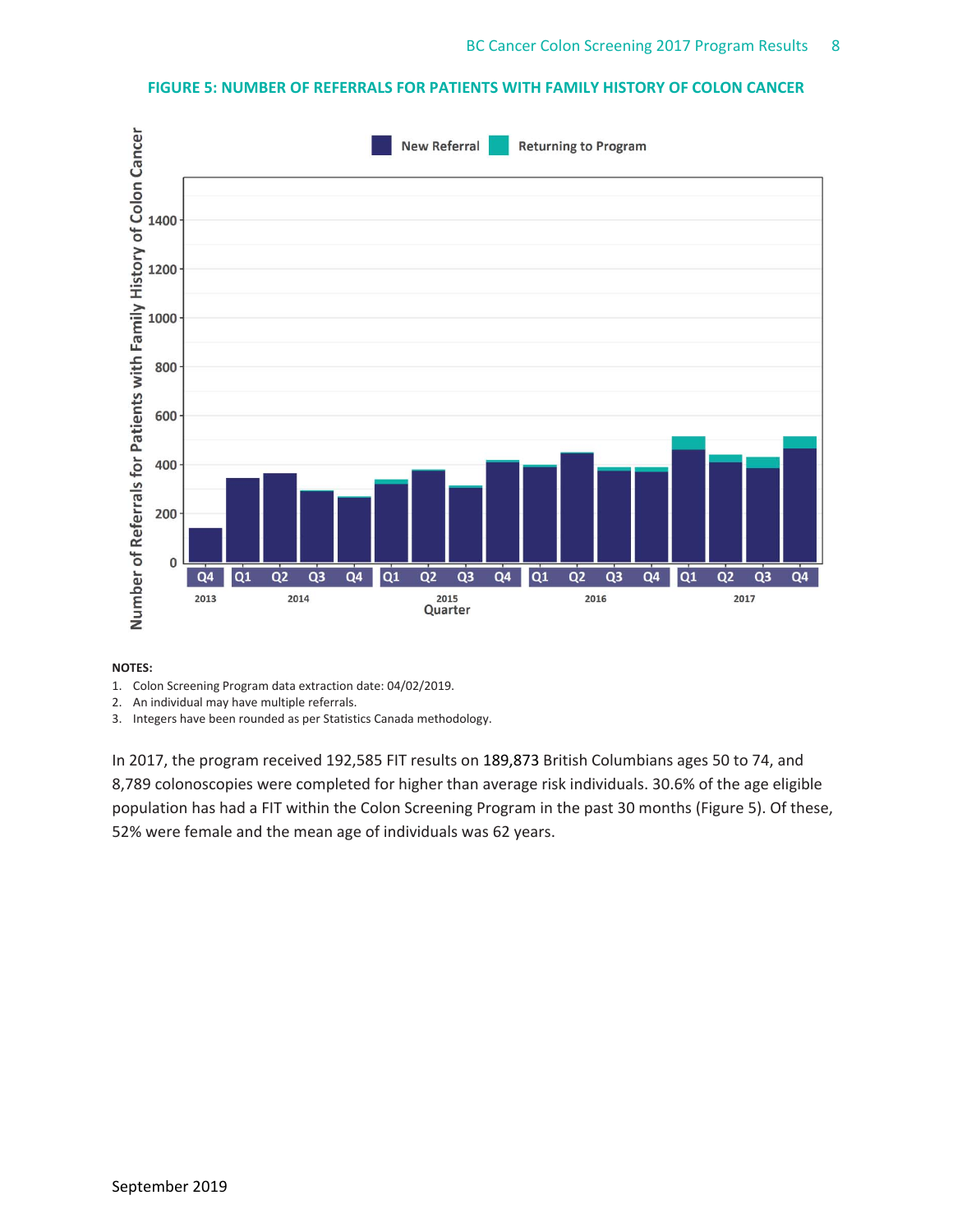Figure 6 shows FIT participation by age and sex. Regional variation is shown in Figure 7. This does not account for higher than average risk participants undergoing colonoscopy or those participants up to date with screening (ie. Previous abnormal FIT with a normal colonoscopy to be recalled for FIT 10 years following colonoscopy).



### **FIGURE 6: PROGRAM PARTICIPATION RATE IN B.C. BY AGE AND SEX**

#### **NOTES:**

1. Colon Screening Program data extraction date: 04/02/2019.

2. Population data source: P.E.O.P.L.E 2018 (Sept 2018), BC STATS, Service BC, BC Ministry of Citizen's Services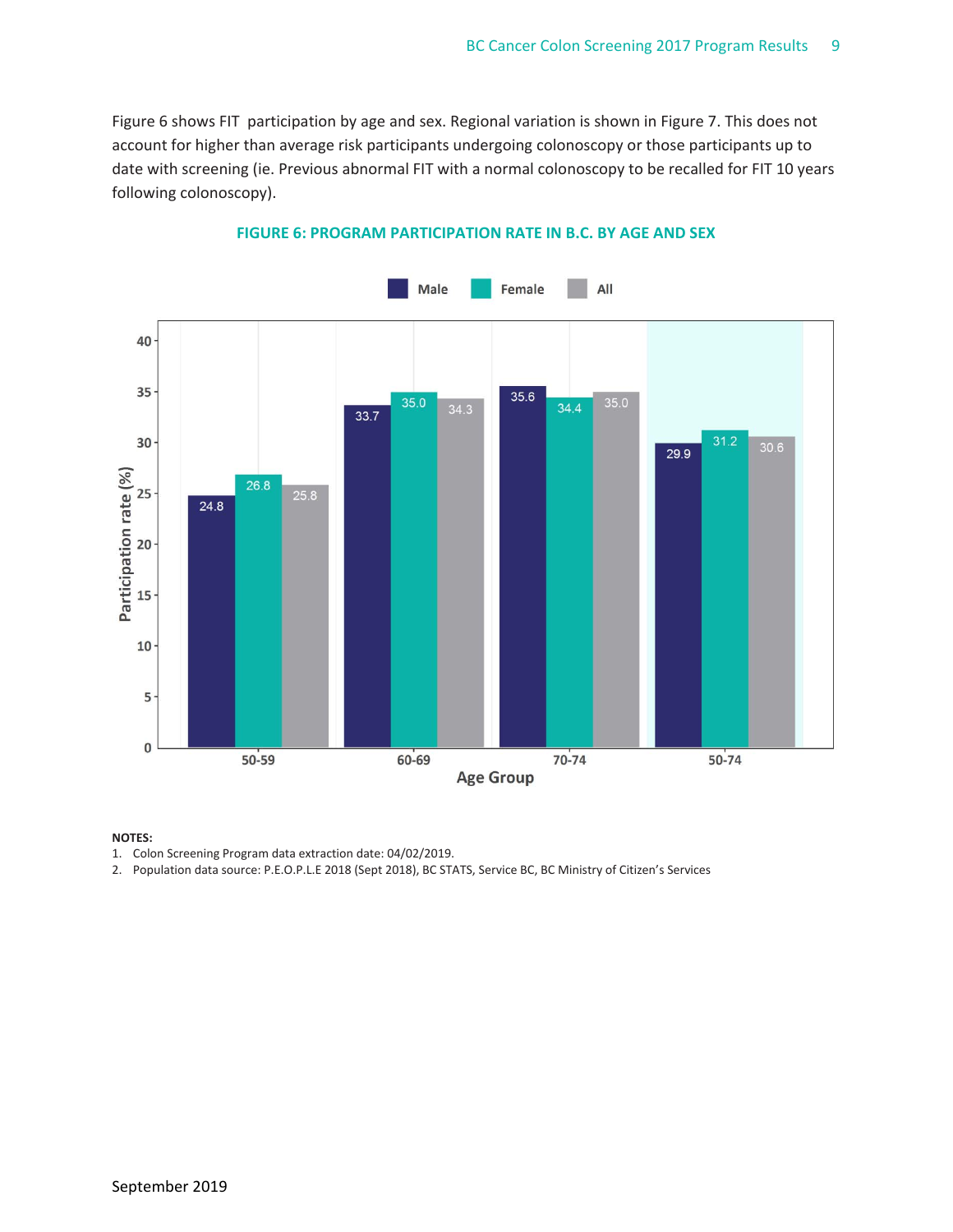

## **FIGURE 7: PROGRAM PARTICIPATION RATE BY HEALTH AUTHORITY**

- 1. Colon Screening Program data extraction date: 04/02/2019.
- 2. Population data source: P.E.O.P.L.E 2018 (Sept 2018), BC STATS, Service BC, BC Ministry of Citizen's Services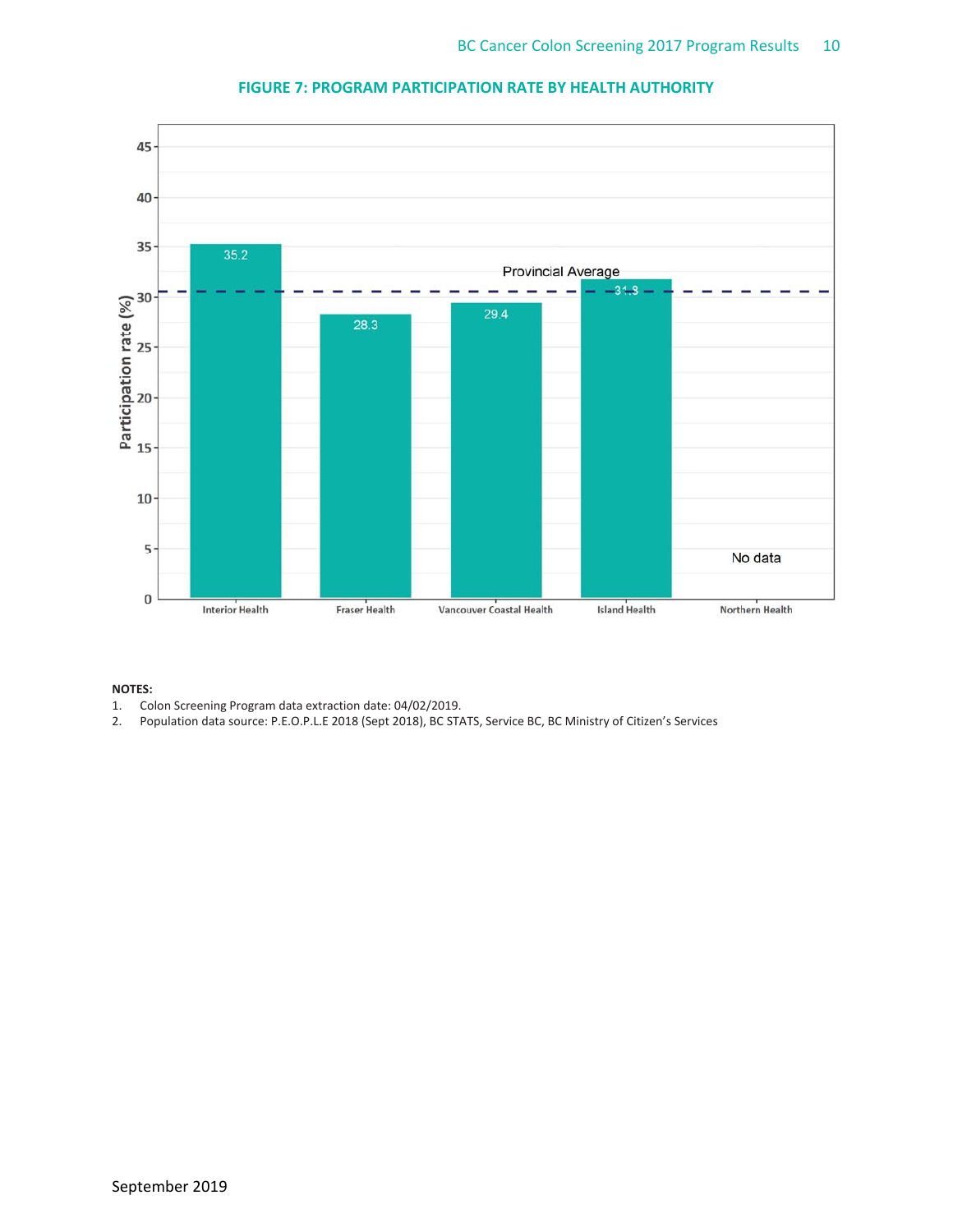The following sections describe the Colon Screening Program results from January 1, 2017 to December 31, 2017.

# **b) FIT Results**

The percent of FIT results that were abnormal in 2017 was 17.6%, this is an increase from 13.5% in 2016 and most likely related to the FIT manufacturer reagent as opposed to population differences. Figure 8 demonstrates that abnormal FIT results were more common in males and increase with age, which reflects the prevalence of colorectal cancer.



## **FIGURE 8: FIT POSITIVITY BY AGE GROUP AND SEX**

### **NOTES:**

1. Colon Screening Program data extraction date: 04/02/2019.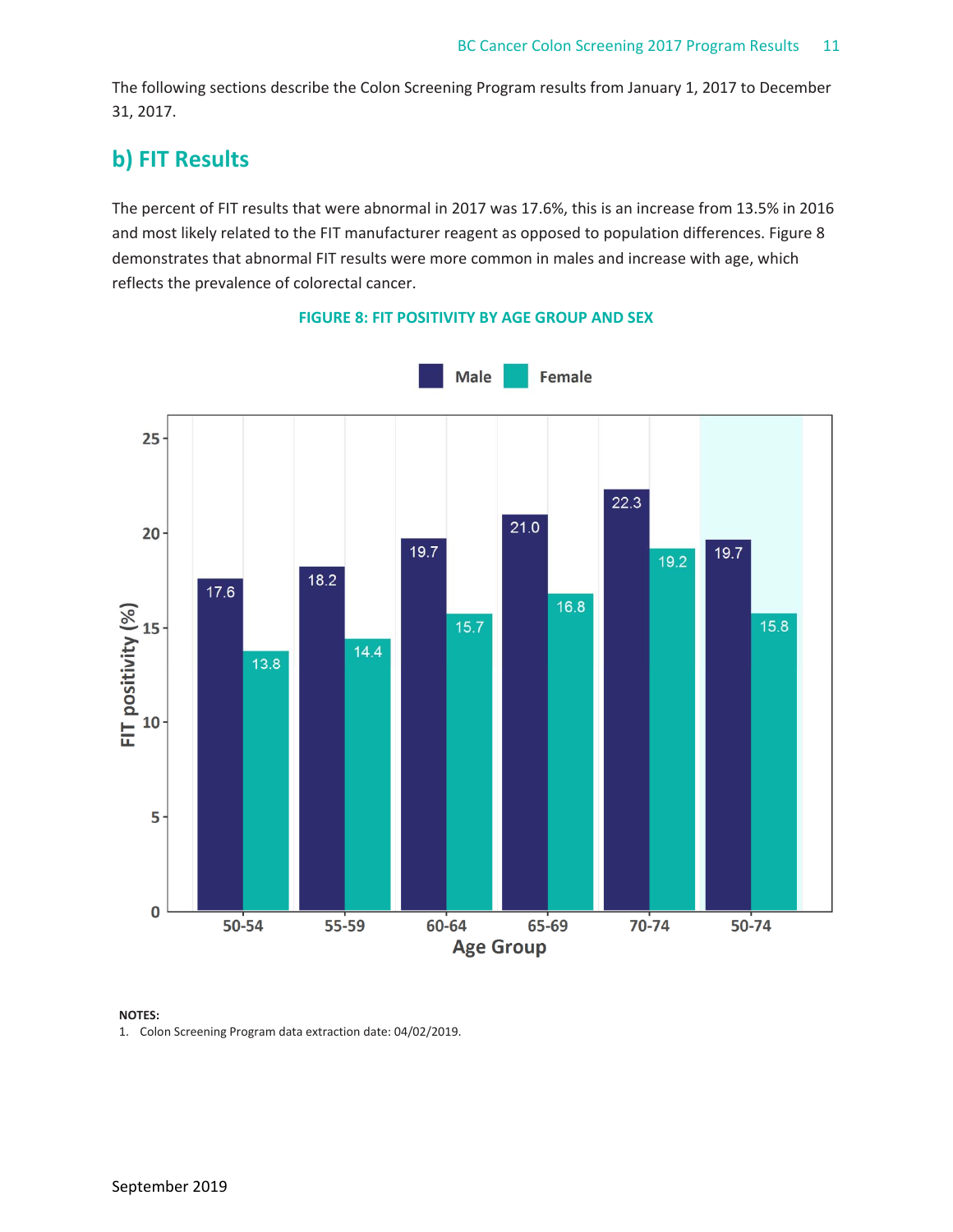## **c) Colonoscopy Results**

## **Participants with Abnormal FIT Results**

In 2017, a total of 34,540 program participants with abnormal FIT results were referred to regional health authorities for colonoscopy assessment. After initial assessment by health authority staff, 71.1% proceeded to have a colonoscopy with outcome data captured by the Colon Screening Program, 10.4% declined colonoscopy or were unable to be contacted, 9.0% were deemed ineligible for the program and 9.5% did not proceed to colonoscopy through the program but likely obtained follow-up through a provider directly. This underscores the importance of having primary care providers assess a potential participant's understanding that an abnormal FIT result requires a colonoscopy to complete the screening episode. This assessment should occur prior to proceeding with FIT. Further education is required regarding screening eligibility.

Figure 9 summarizes the outcomes for those with abnormal FIT results. Of the 22,410 cases with available pathology information 53.3% were found to have colorectal cancer or a pre‐cancerous polyp: 340 (1.6%) cases for whom a colorectal cancer was found, 3,400 (15.2%) cases with high risk polyp(s) identified, 1,525 (6.8%) cases with multiple (3 or more) low risk polyps and 6,650 (29.7%) cases with 1 or 2 low risk polyp(s). For the cancers, 115 (34.8%) were located on the left side of the colon, 105 (31.8%) were right-sided and 105 (31.8%) were in the rectum.



#### **FIGURE 9: COLONOSCOPY FINDINGS FOR THOSE WITH AN ABNORMAL FIT RESULT**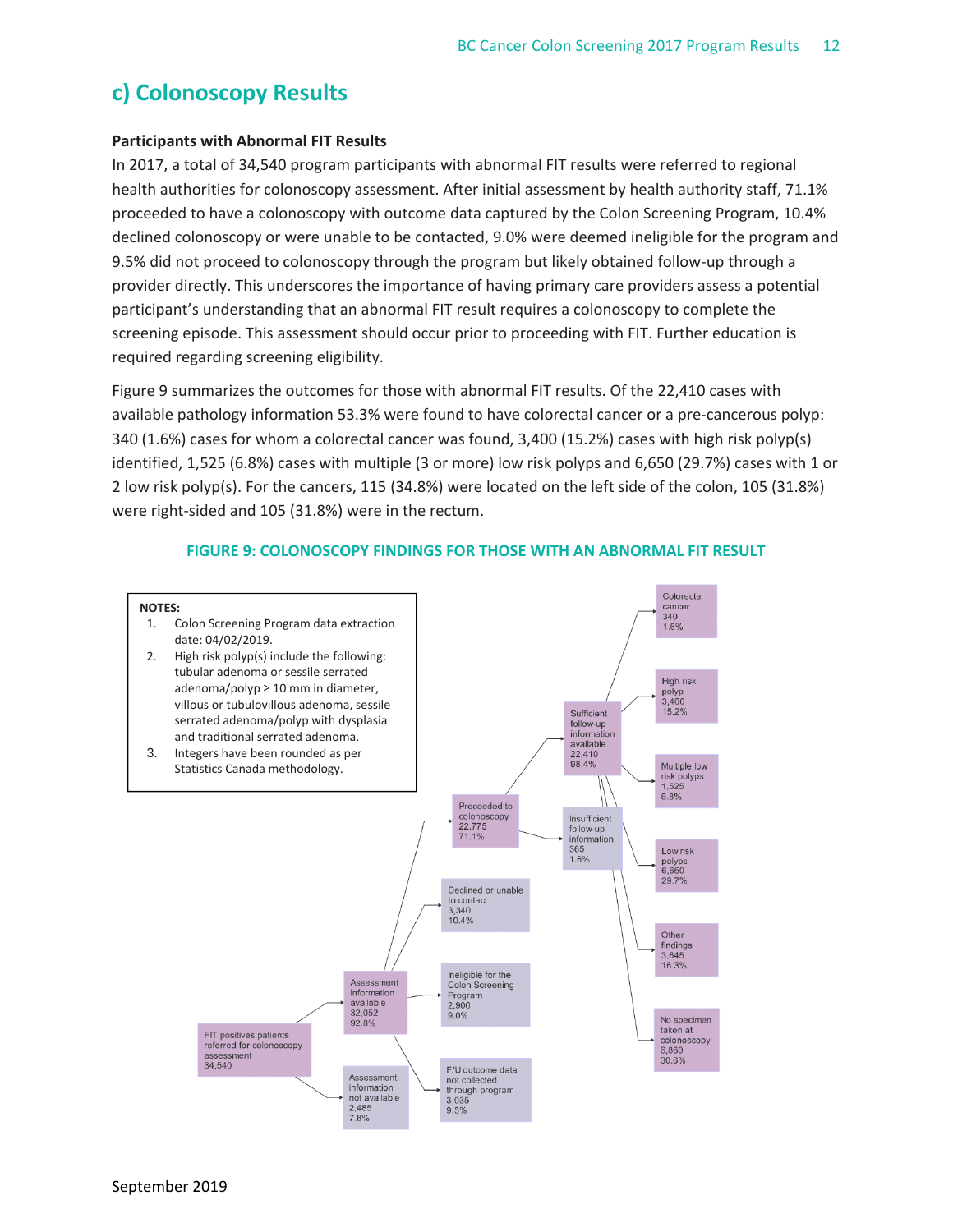Quality indicators help assess the effectiveness of the colonoscopy. These include cecal intubation and adequate bowel preparation. The unadjusted cecal intubation rate was 98.1% and the adequate bowel preparation rate was 98.2% in colonoscopies done for patients with abnormal FIT results.

The positive predictive value (PPV) of a test is a measure of performance. It represents the proportion of individuals with an abnormal FIT who have cancer or pre‐cancerous polyps at follow‐up colonoscopy. The PPV of FIT is presented in Table 1. For ages 50 to 74 combined, the PPV for any neoplasia (cancer and any pre-cancerous polyp) is 53.2% while the PPV for colorectal cancer and high risk polyps is 16.7%. The PPV of FIT increases with age and is higher in males than females.

|              |            |                    | <b>Multiple</b>        |                |                      |
|--------------|------------|--------------------|------------------------|----------------|----------------------|
|              | Cancer     | High Risk Polyp(s) | <b>Low Risk Polyps</b> | Low risk polyp | <b>Any Neoplasia</b> |
| All          | 340 (1.5%) | 3,400 (15.2%)      | 1,525 (6.8%)           | 6,650 (29.7%)  | 11,915 (53.2%)       |
| By FIT       |            |                    |                        |                |                      |
| First FIT    | 240 (1.8%) | 2,295 (16.8%)      | 925 (6.8%)             | 3,890 (28.5%)  | 7,345 (53.8%)        |
| Subsequent   |            |                    |                        |                |                      |
| FIT.         | 100 (1.1%) | 1,100 (12.6%)      | 605 (6.9%)             | 2,755 (31.5%)  | 4,560 (52.1%)        |
| By Sex       |            |                    |                        |                |                      |
| Females      | 140 (1.4%) | 1,220 (11.8%)      | 475 (4.6%)             | 2,865 (27.7%)  | 4,700 (45.5%)        |
| Males        | 195 (1.6%) | 2,180 (18.1%)      | 1,050 (8.7%)           | 3,780 (31.3%)  | 7,205 (59.7%)        |
| By Age group |            |                    |                        |                |                      |
| 50-54        | 40 (1.0%)  | 500 (12.0%)        | 185 (4.5%)             | 1,090 (26.2%)  | 1,820 (43.8%)        |
| 55-59        | 55 (1.2%)  | 665 (14.1%)        | 240 (5.1%)             | 1,425 (30.2%)  | 2,380 (50.4%)        |
| 60-64        | 70 (1.4%)  | 805 (16.0%)        | 330 (6.6%)             | 1,490 (29.7%)  | 2,690 (53.5%)        |
| 65-69        | 85 (1.7%)  | 825 (16.7%)        | 420 (8.5%)             | 1,510 (30.6%)  | 2,835 (57.4%)        |
| 70-74        | 90 (2.5%)  | 605 (17.0%)        | 355 (9.9%)             | 1,130 (31.7%)  | 2,180 (61.2%)        |

## **TABLE 1: POSITIVE PREDICTIVE VALUE OF THE FIT**

#### **NOTES:**

1. Colon Screening Program data extraction date: 04/02/2019.

2. Integers have been rounded as per Statistics Canada methodology.

## **Higher than Average Risk Participants with Personal History of Adenomas**

During the report period, 6,600 referrals for colonoscopy assessment were sent to the Health Authorities for higher than average risk screening due to a personal history of adenomas. After initial assessment by health authority staff, 70.3% proceeded to have a colonoscopy with outcome data captured by the Colon Screening Program, 7.9% declined colonoscopy or were unable to be contacted, 11.0% were deemed ineligible for the program and 10.9% did not proceed to colonoscopy through the program but likely obtained follow‐up through a provider directly. This emphasizes the need for ongoing primary care education regarding program eligibility.

Figure 10 summarizes colonoscopy findings for those with a personal history of adenomas. Of the 4,535 cases with available follow‐up information, 64.8% were found to have colorectal cancer or a precancerous polyp.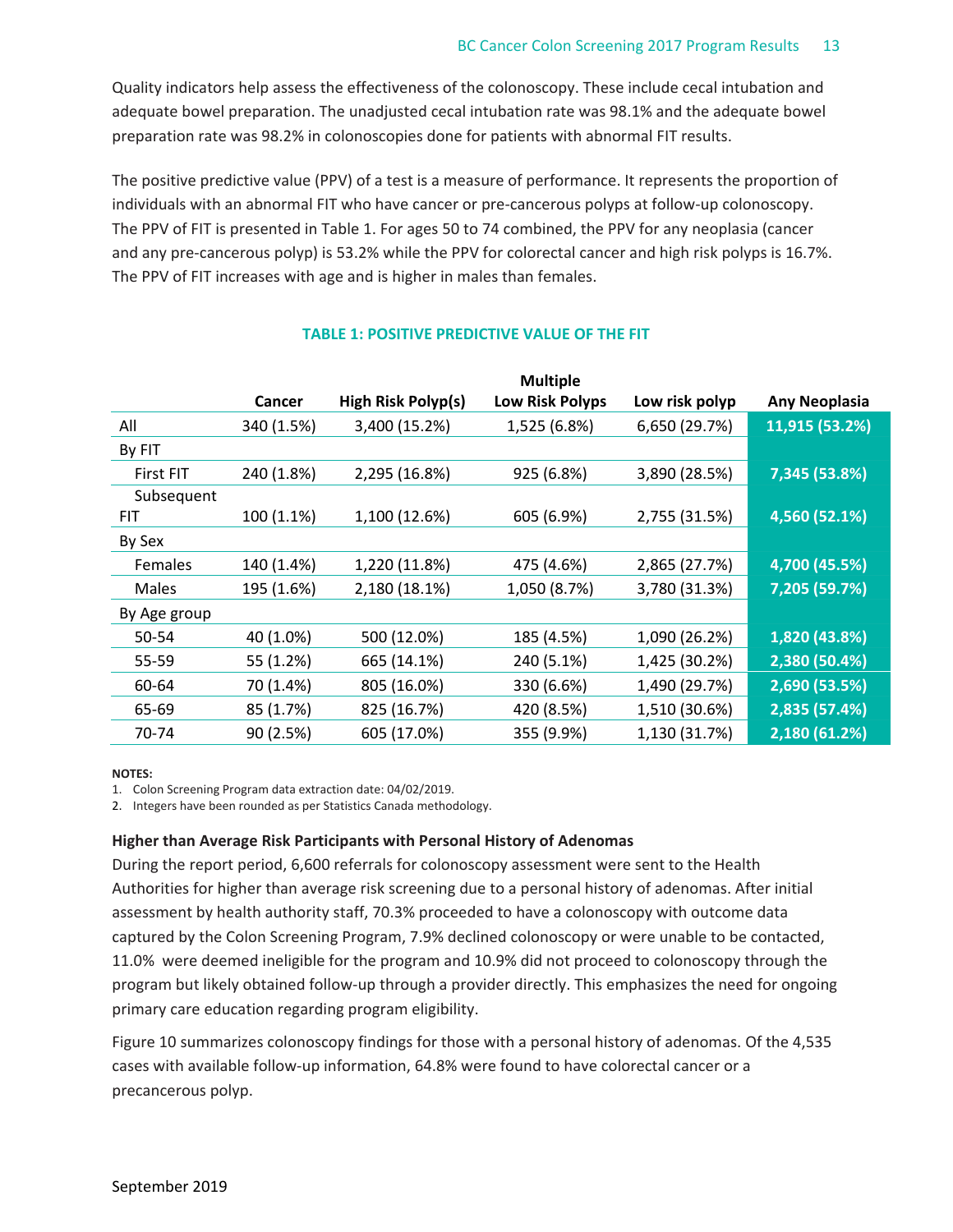

## **FIGURE 10: COLONOSCOPY FINDINGS FOR THOSE WITH A PERSONAL HISTORY OF ADENOMAS**

- 1. Colon Screening Program data extraction date: 04/02/2019
- 2. High risk polyp(s) include the following: tubular adenoma or sessile serrated adenoma/polyp ≥ 10 mm in diameter, villous or tubulovillous adenoma, sessile serrated adenoma/polyp with dysplasia and traditional serrated adenoma.
- 3. Integers have been rounded as per Statistics Canada methodology.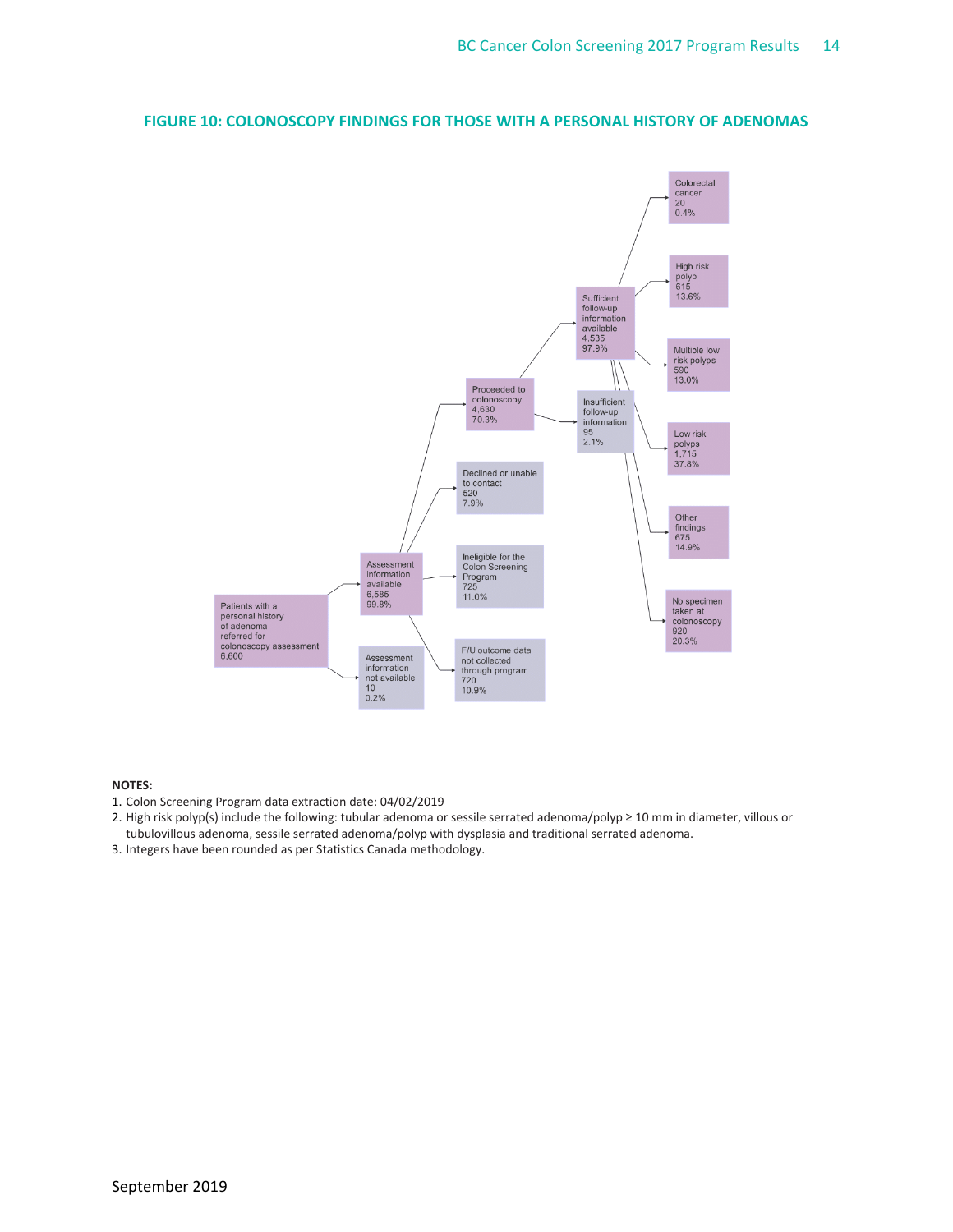### **Higher than Average Risk Participants with Family History of Colon Cancer**

During the report period, 1,720 referrals for pre‐colonoscopy assessment were sent to the Health Authorities for those with a family history of colon cancer. After initial assessment by health authority staff, 69.6% proceeded to have a colonoscopy with outcome data captured by the Colon Screening Program, 6.1% declined colonoscopy or were unable to be contacted, 19.0% were deemed ineligible for the program and 5.3% did not proceed to colonoscopy through the program but likely obtained follow‐ up through a provider directly. This emphasizes the need for ongoing primary care education on the eligibility for screening.

Figure 11 summarizes colonoscopy findings for higher risk participants with a family history of colon cancer. Of the 1,175 cases with available follow‐up information, 48.3% were found to have colorectal cancer or a precancerous polyp.

#### **FIGURE 11: COLONOSCOPY FINDINGS FOR THOSE WITH A FAMILY HISTORY**



- 1. Colon Screening Program data extraction date: 04/02/2019.
- 2. High risk polyp(s) include the following: tubular adenoma or sessile serrated adenoma/polyp ≥ 10 mm in diameter, villous or tubulovillous adenoma, sessile serrated adenoma/polyp with dysplasia and traditional serrated adenoma.
- 3. Integers have been rounded as per Statistics Canada methodology.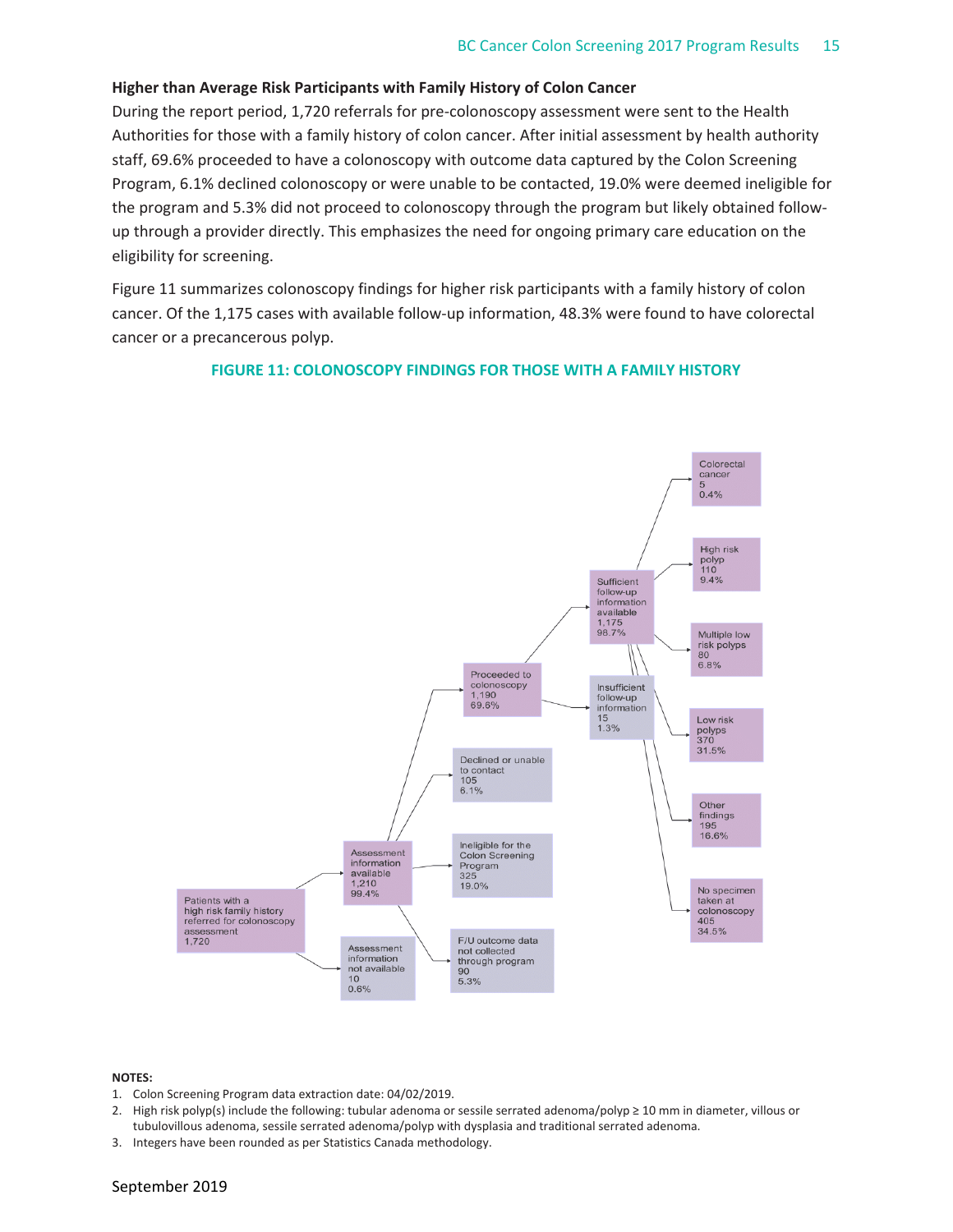In the higher than average risk patients undergoing colonoscopy, the unadjusted cecal intubation rate was 98.0%, and 97.7% had an adequate bowel preparation.

Detection of neoplasia in screening colonoscopy for those with a personal history and those with a family history of adenomas are presented in Tables 2 and 3. Detection of cancer and high risk polyps in the higher than average risk groups is lower than observed for those with an abnormal FIT result.

## **TABLE 2: DETECTION OF NEOPLASIA IN SCREENING COLONOSCOPY FOR THOSE WITH A PERSONAL HISTORY OF ADENOMAS**

|                  |            |                    | <b>Multiple</b>        |                |                      |
|------------------|------------|--------------------|------------------------|----------------|----------------------|
| <b>Age Group</b> | Cancer     | High Risk Polyp(s) | <b>Low Risk Polyps</b> | Low risk polyp | <b>Any Neoplasia</b> |
| All              | 20 (0.4%)  | 615 (13.6%)        | 590 (13.0%)            | 1715 (37.8%)   | 2,940 (64.8%)        |
| By Sex           |            |                    |                        |                |                      |
| Females          | 10 (0.6%)  | 205 (12.2%)        | 170 (10.1%)            | 610 (36.3%)    | 980 (58.3%)          |
| Males            | 10 (0.4%)  | 420 (14.7%)        | 425 (14.9%)            | 1110 (38.9%)   | 1,960 (68.8%)        |
| By Age group     |            |                    |                        |                |                      |
| 50-54            | $0(0.0\%)$ | 30 (10.3%)         | 30 (10.5%)             | 100 (35.1%)    | 160 (56.1%)          |
| 55-59            | $0(0.0\%)$ | 95 (13.2%)         | 75 (10.4%)             | 245 (34.0%)    | 415 (57.6%)          |
| 60-64            | $0(0.0\%)$ | 135 (12.6%)        | 130 (12.1%)            | 415 (38.8%)    | 690 (64.2%)          |
| 65-69            | 5(0.4%)    | 195 (14.4%)        | 190 (14.0%)            | 540 (39.9%)    | 925 (68.3%)          |
| 70-74            | 5(0.5%)    | 165 (15.0%)        | 165 (14.9%)            | 415 (37.7%)    | 755 (68.6%)          |

**NOTES:**

1. Colon Screening Program data extraction date: 04/02/2019.

2. Integers have been rounded as per Statistics Canada methodology.

## **TABLE 3: DETECTION OF NEOPLASIA IN SCREENING COLONOSCOPY FOR THOSE WITH A FAMILY HISTORY OF COLORECTAL CANCER**

|                  |            |                    | <b>Multiple</b>        |                |                      |
|------------------|------------|--------------------|------------------------|----------------|----------------------|
| <b>Age Group</b> | Cancer     | High Risk Polyp(s) | <b>Low Risk Polyps</b> | Low risk polyp | <b>Any Neoplasia</b> |
| All              | 5(0.4%)    | 110 (9.4%)         | 80 (6.8%)              | 370 (31.5%)    | 565 (48.3%)          |
| By Sex           |            |                    |                        |                |                      |
| Females          | $0(0.0\%)$ | 70 (10.7%)         | 30 (4.6%)              | 175 (26.7%)    | 270 (41.2%)          |
| Males            | $5(1.0\%)$ | 45 (8.7%)          | 50 (9.7%)              | 195 (37.9%)    | 295 (57.3%)          |
| By Age group     |            |                    |                        |                |                      |
| 50-54            | $0(0.0\%)$ | 10 (5.0%)          | 5(2.4%)                | 60 (30.0%)     | 75 (37.5%)           |
| 55-59            | $0(0.0\%)$ | 30 (9.7%)          | 20 (6.5%)              | 90 (29.0%)     | 140 (45.2%)          |
| 60-64            | 5(1.9%)    | 20 (7.4%)          | 20 (7.4%)              | 90 (32.7%)     | 130 (48.1%)          |
| 65-69            | $0(0.0\%)$ | 25 (11.4%)         | 20 (9.1%)              | 80 (36.4%)     | 125 (56.8%)          |
| 70-74            | $0(0.0\%)$ | 20 (11.8%)         | 15 (9.1%)              | 55 (32.4%)     | 95 (57.6%)           |

#### **NOTES:**

1. Colon Screening Program data extraction date: 04/02/2019.

2. Integers have been rounded as per Statistics Canada methodology.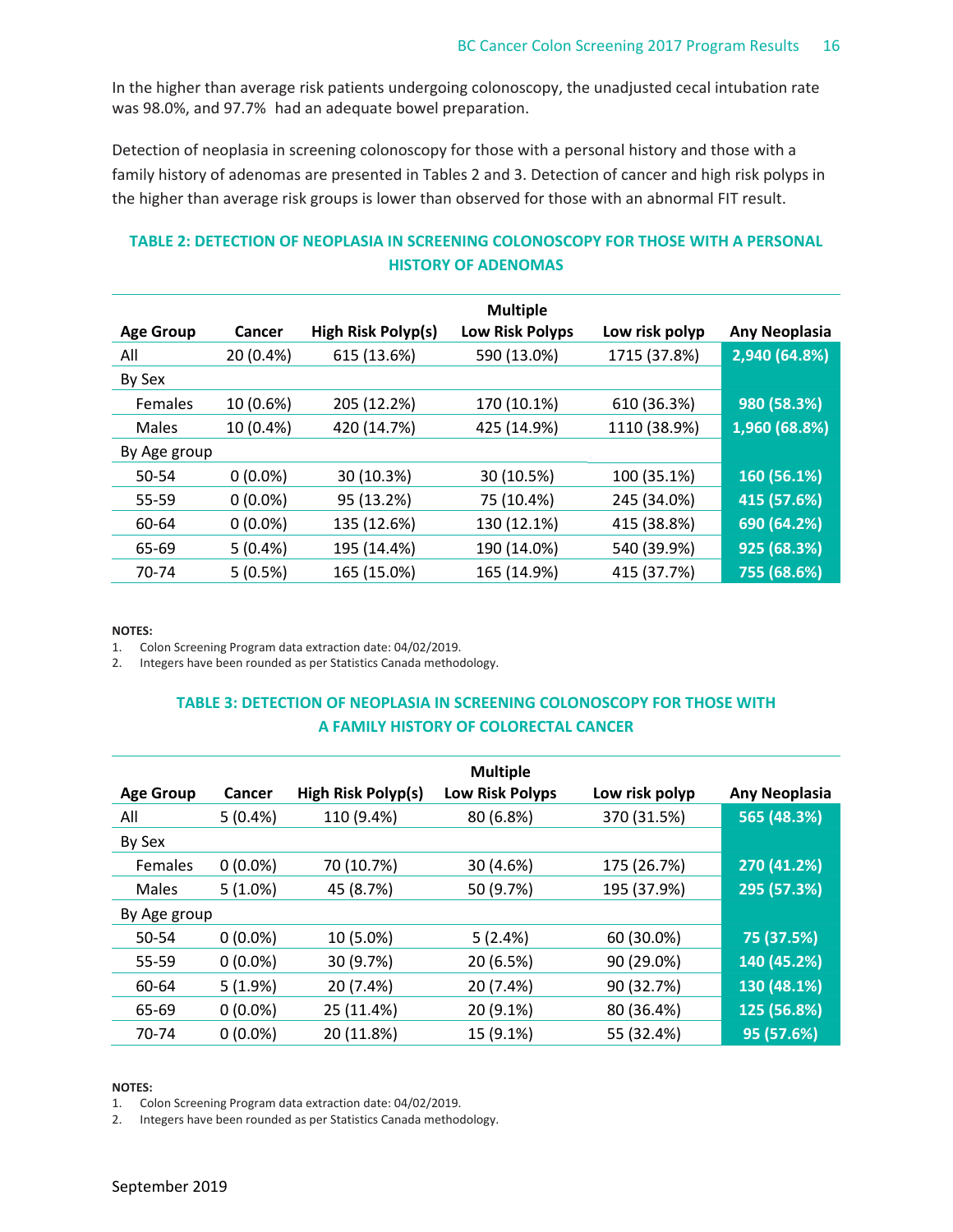Table 4 compares detection rates for the three different populations participating in B.C.'s Colon Screening Program.

|                 |                     | <b>Personal History of</b> |                       |
|-----------------|---------------------|----------------------------|-----------------------|
| Pathology       | <b>FIT Positive</b> | Adenoma                    | <b>Family History</b> |
| Total           | 22,410              | 4,535                      | 1,175                 |
| Cancer          | 340 (1.5%)          | 20 (0.4%)                  | $5(0.4\%)$            |
| High Risk Polyp | 3,400 (15.2%)       | 615 (13.6%)                | 110 (9.4%)            |
| Any Neoplasia   | 11,915 (53.2%)      | 2940 (64.8%)               | 565 (48.3%)           |
| No Neoplasia    | 10,505 (46.9%)      | 1,595 (35.2%)              | 600 (51.5%)           |

### **TABLE 4: DETECTION RATE BY POPULATION TYPE**

#### **NOTES:**

1. Colon Screening Program data extraction date: 04/02/2019.

2. Any neoplasia includes high risk polyps, multiple low risk polyps and low risk polyps.

3. No neoplasia includes patients where no specimens were taken at colonoscopy and other polyps/specimens being removed.

4. Integers have been rounded as per Statistics Canada methodology.

## **d) Wait Times**

Wait times for colonoscopy after an abnormal FIT result are shown in 6-month intervals in Figure 12. The target time from an abnormal FIT result to colonoscopy is 60 days. The rapid increase in the number of individuals requiring colonoscopy, since the launch of the program in November 2013, has created a challenge in every health authority to meet the 60 day target. The increase in the proportion of abnormal FIT results also increased demand for colonoscopy in 2017. It is recognized that there are many other indications for endoscopy services.





#### **NOTES:**

**1.** Colon Screening Program data extraction date: 04/02/2019.

September 2019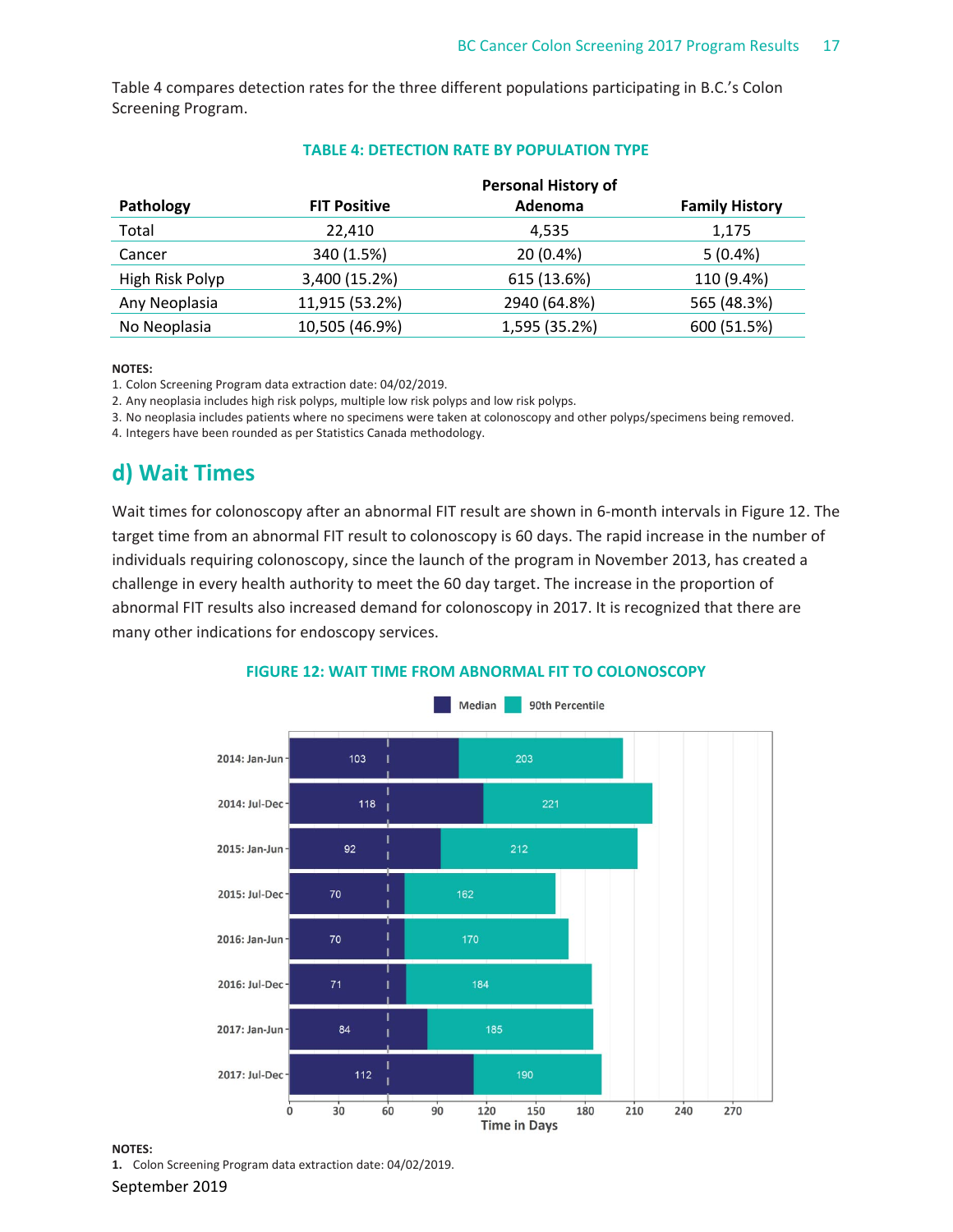# **e) Quality Assurance**

All colonoscopists providing procedures for Colon Screening Program participants in B.C. are encouraged to participate in direct observation of procedural skills (DOPS). DOPS is a formative assessment of a physician's performance of colonoscopy in terms of technical skill as well as patient and staff interaction. The DOPS process involves two trained assessors simultaneously and independently observing a physician perform two consecutive colonoscopies and completing a validated form. The assessors provide constructive feedback to the physician in written and verbal formats.

All endoscopy units providing procedures for Colon Screening Program participants in B.C. are expected to participate in the Global Rating Scale‐Canada (GRS‐C). GRS‐C is a biannual survey to assess all aspects of endoscopic quality assurance at the level of the endoscopy unit. The survey is a patient‐centered tool which enables units to identify areas not yet meeting quality standards and design action plans for quality improvement. The survey exists on a web-based platform supported by the Canadian Association of Gastroenterology.

Annual quality reports are sent to health authorities, primary care providers, colonoscopists and pathologists participating in the program with individual and aggregate performance statistics.

## **e) Summary**

The following are some key findings based on the 2017 data:

- Due to FIT being suspended for part of 2017, participation has decreased by 3.0% between 2016 and 2017. The participation rate calculation in this report does not take in to account age eligible British Columbians who may be up to date with colon screening but who's results are not captured by the program.
- The number needed to screen to detect one cancer is 535.
- The number needed to screen to detect one cancer or high risk polyp is 44.
- The number of participants with an abnormal FIT needed to undergo colonoscopy to detect one cancer is 60.
- The number of participants with an abnormal FIT needed to undergo colonoscopy to detect one cancer or high risk polyp is 5.
- 60% of colonoscopists completed DOPS.
- There are further opportunities to support primary care providers in using the Colon Screening Program:
	- o 24% of patients are having FIT ordered less than 21 months from the last negative FIT.
	- o 10% of patients being referred for colonoscopy are assessed by the Health Authority staff to be ineligible for the program (colonoscopy in the last 5 years, personal history of CRC, incorrect family history or medically unfit).
	- o 10% of patients being referred for colonoscopy decline or do not respond when contacted.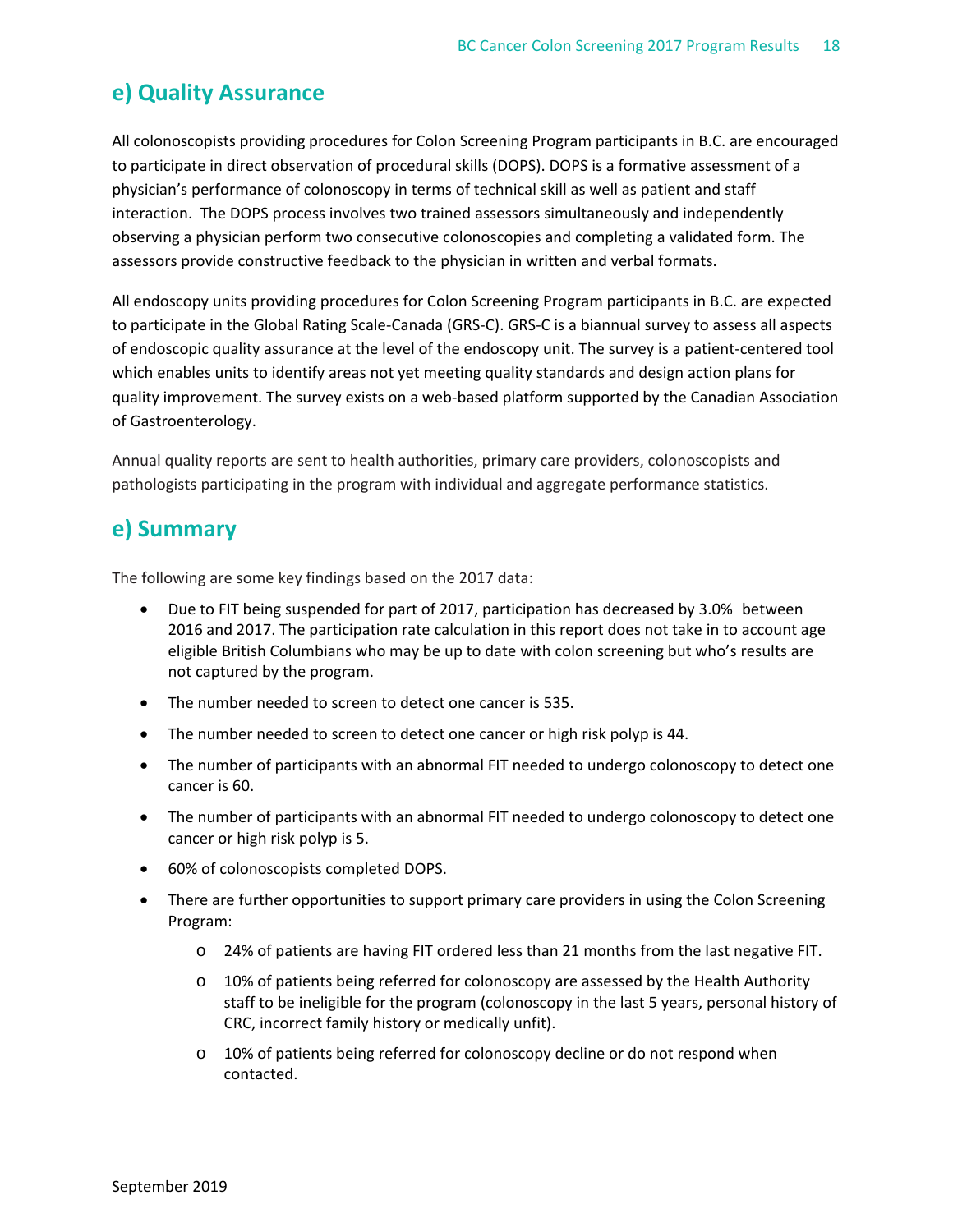# **APPENDIX – PERFORMANCE INDICATOR GLOSSARY**

## Program Participation Rate

Percentage of British Columbia screen‐eligible population, ages 50‐74, who completed a fecal immunochemical test (FIT) registered with the Colon Screening Program within a 30-month period. Prevalence adjusted participation is used, as individuals who have had a previous colorectal cancer diagnosis at any point in time are no longer eligible to participate in the Colon Screening Program, and are therefore excluded from the population estimate.



| Unadjusted Cecal | $\overline{\phantom{a}}$ | Number of procedures w/ cecal intubation | $X$ 100 |
|------------------|--------------------------|------------------------------------------|---------|
| Intubation Rate  |                          | Total number of colonoscopies            |         |